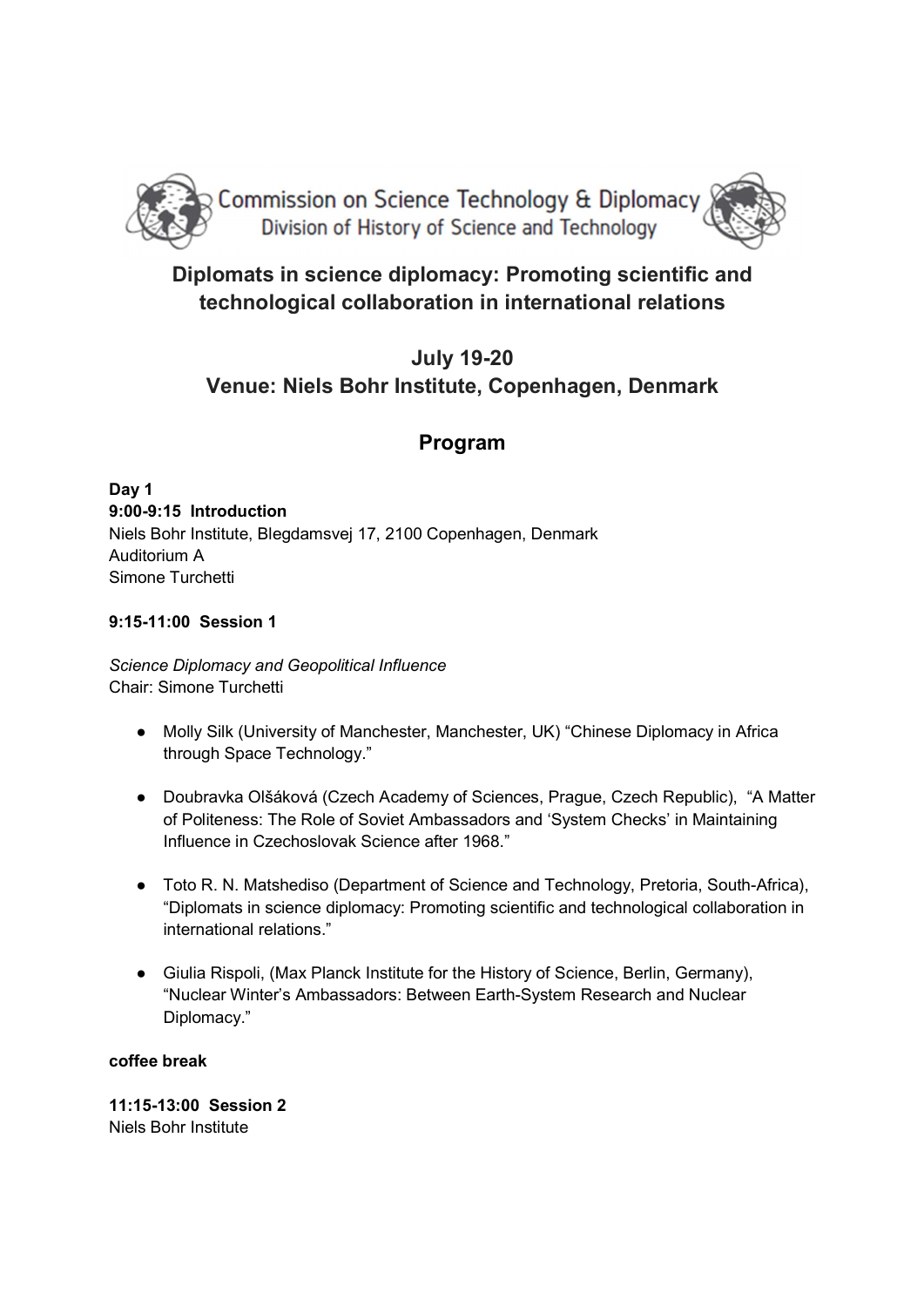#### Auditorium A

Academic Institutions, Scientific Societies, and Diplomacy Chair: Doubravka Olšáková

- Roland Wittje (IIT, Madras, India), "IIT Madras as science diplomacy during the Cold War."
- Rasmus Gjedssø Bertelsen (Arctic University, Tromso, Norway), "The other American embassy and ambassador: the American University of Beirut, the American University in Cairo, and Yenching University (Beijing)."
- Elena Sinelnikova (St. Petersburg Branch of S.I. Vavilov Institute for History of Science and Technology of Russian Academy of Sciences), "Soviet Diplomacy and the Russian Palestinian Society: How to Use a Scientific Society in Foreign Affairs."
- Roberto Lalli (Max Planck Institute for the History of Science, Berlin, Germany), "Physicists as Diplomats: International Scientific Societies, European Integration and Prague 1968."

13:00-14:00 Lunch Niels Bohr Institute

14:00-15:15 Plenary lecture Niels Bohr Institute

Auditorium A Chair: Simone Turchetti

> ● Finn Aaserud (Niels Bohr Archive, Copenhagen, Denmark), "Statesmen and Diplomats Encounter Niels Bohr."

#### 15:15-15:45

Niels Bohr Institute—a guided tour of the Institute and its collection with Director Christian Joas.

15:45-17:30 Session 3 Niels Bohr Institute

Auditorium A

Scientists and Diplomats in the Nuclear World. Chair: Samuel Robinson

● Loukas Freris (National Technical University, Athens, Greece), "Alfred Maddock in Greece: Technical Assistance or Science Diplomacy?"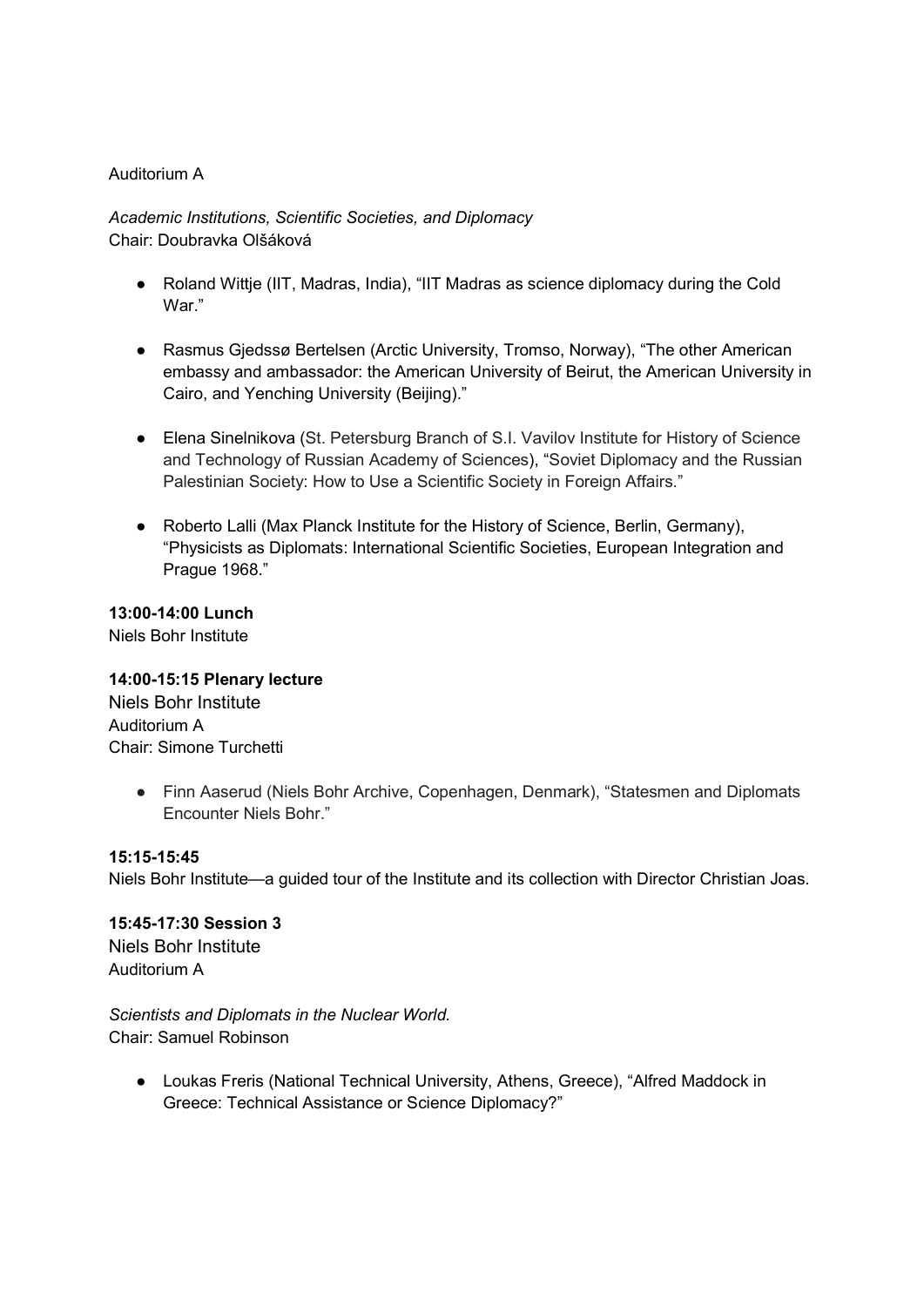- Lif Jacobsen (Niels Bohr Archive, Copenhagen, Denmark), Julia Lajus & Irina Fedorova (National Research University, St. Petersburg, Russia), "Detecting the bombs: exchange of seismographic instruments between USA and the Soviet Union, 1961-1965."
- Simone Turchetti (University of Manchester, Manchester, UK), "The Unflinching Mr. Smith and the Nuclear Age."
- Matthew Adamson (McDaniel College, Budapest, Hungary), "Bertrand Goldschmidt and extending the tissue of nuclear diplomacy in the 1950s."

## Coffee break

17:40-19:10 Session 4 Niels Bohr Institute Auditorium A

Science Diplomacy, Advocacy, and Novel Diplomatic Channels. Chair: Giulia Rispoli

- Alison Kraft (Max Planck Institute for the History of Science, Berlin, Germany) and Carola Sachse (University of Vienna, Vienna, Austria), "The Pugwash Conferences on Science and World Affairs: A new intersection between science, politics and diplomacy."
- Irina Fedorova (National Research University, Higher School of Economics, St. Petersburg, Russia), "Soviet Scientists' Participation in the Pugwash Movement."
- Jonathan E. Forman (Organisation for the Prohibition of Chemical Weapons, The Hague, Netherlands), "Banning Chemical Weapons: An Intersection of Science and Diplomacy."

## Conference dinner

Restaurant Sopromenaden, Address: Sortedam Dossering 103, Copenhagen, Denmark

## Day 2

9:00-10:45 Session 5 Niels Bohr Institute Auditorium A

Scientists and Diplomats beyond Borders Chair: Matthew Adamson

● Samuel Robinson (University of Manchester, Manchester, UK), "Sociotechnical imaginaries and Science Diplomacy."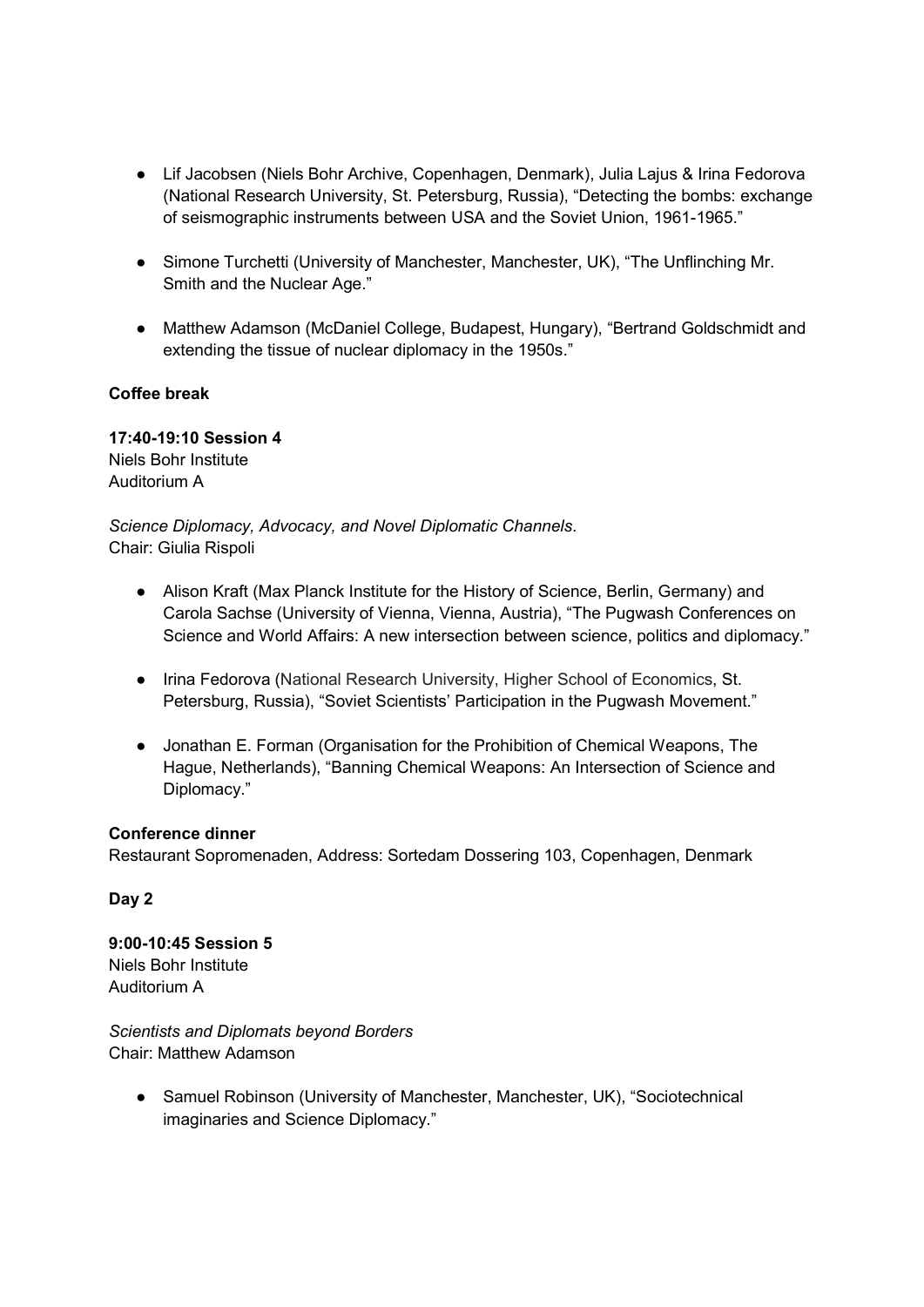- Beatriz M. Rius (Sorbonne University, Paris, France), "Between the oil industry and international science: the mediating and diplomatic role of marine geophysics in France during the 1960s."
- Ariel Shangguan (Tsinghua University, Beijing, China), "The Condition of Western Learning: on China's quest for the scientificity and universality of knowledge."
- Iqra Choudry (University of Manchester, Manchester, UK), "'Decolonizing' Antarctica: science diplomacy and post-colonial discourse."

## coffee break

Auditorium A

11:00-12:15 Commission General Assembly Niels Bohr Institute

12:15-13:15 Lunch break Niels Bohr Institute

13:15-15:00 Session 6 Niels Bohr Institute Auditorium A

Agents of Science Diplomacy Chair: Roberto Lalli

- Gordon Barrett (University of Oxford, Oxford, UK), "Science Diplomacy from the 'Outside': Scientists and China's Foreign Affairs Infrastructure, 1949-1972."
- Daniel Gamito-Marques (Nova University, Lisbon, Portugal), "A Scientific and Diplomatic Scramble for Africa: Barbosa du Bocage, colonial science, and the Berlin Conference of 1884–85."
- Maria Rentetzi & Myrto Dimitrokali (National Technical University, Athens, Greece), "What is a Queen Doing at CERN? Science Diplomacy in Greece in Early 1960s."
- Pete Millwood (LSE, London, UK), "An Extraordinarily Difficult Undertaking: Sino-American Diplomacy and China's Reintegration into Globalized Science."

## coffee break

15:15-17:00 Session 7 Niels Bohr Institute